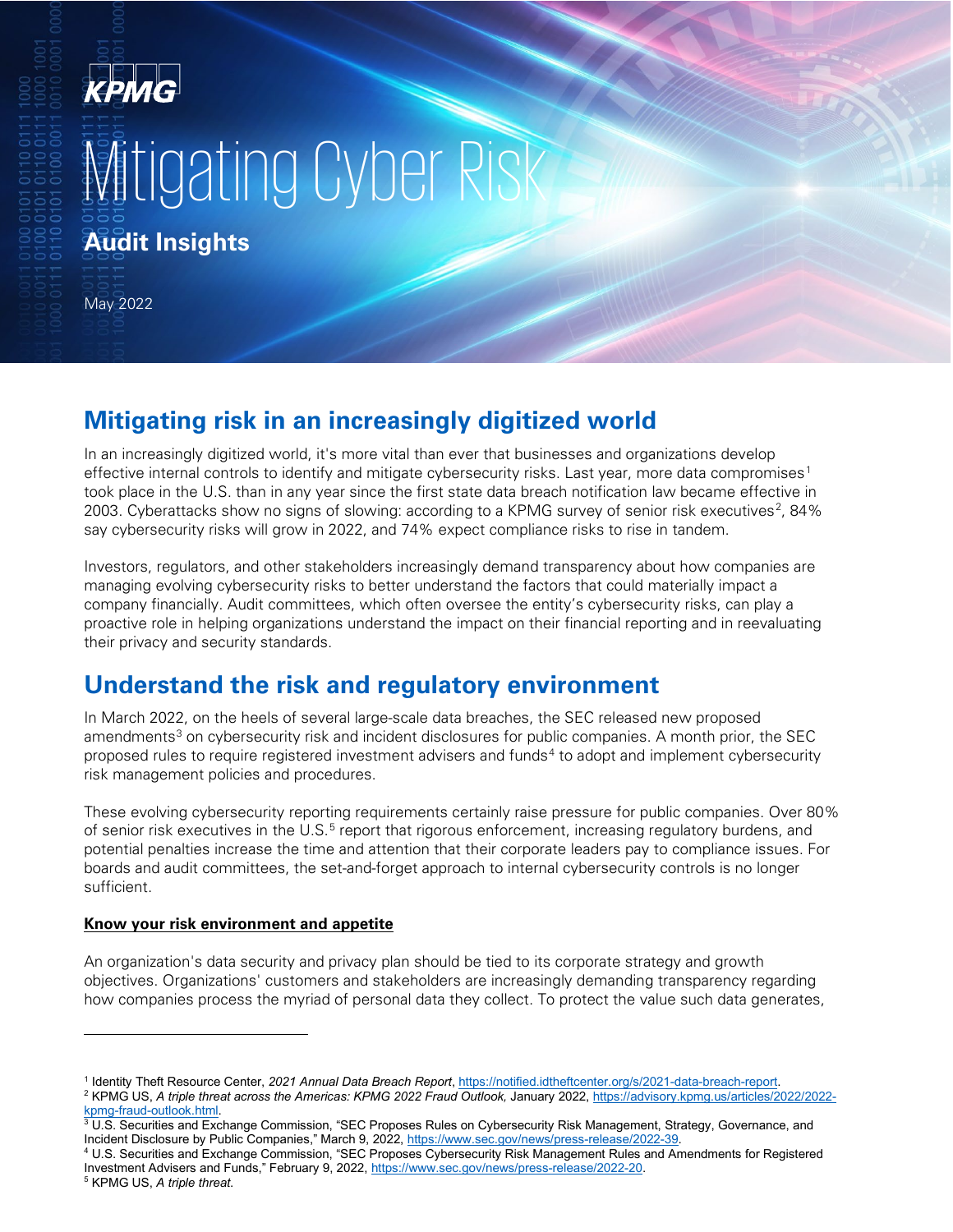organizations must invest in privacy and security capabilities and services to effectively oversee internal and external data uses while demonstrating to stakeholders a proactive and consistent cybersecurity strategy and implementation.

#### **Stay up to speed on regulatory requirements**

Evolving regulations on a global scale can pose a wide range of challenges, especially for sensitive data (e.g. financial transactions, healthcare and personal data). These regulations can range from the SEC's disclosure requirements, to data privacy laws such as the EU General Data Protection Regulation and the California Consumer Privacy Act, to wide-ranging oversight over financial crimes and operational risks. Ensuring all these regulations are met, while paying close attention to new regulatory developments, will improve the overall compliance of organizations and reduce their cybersecurity risk level.

#### **Be proactive about supply chain risk**

It is essential to recognize that some regulations, such as the SEC's updated disclosure guidance, may also apply to service providers of the organizations. Therefore, dedicated assurance programs can verify cybersecurity protocols, strengthen vendor relationships, and maximize cybersecurity-related regulatory compliance across the supply chain.

Supply chain risk has become top of mind for organizations, with a number of large supply chain hacks in the past 18 months affecting clients downstream. One of the most complex was a sophisticated supply chain hack $6$  in late 2020 where a malicious code was introduced into a software platform during the software design process. Another example is the January 2022 ransomware attack on a workforce management software platform which made headlines when it cut off thousands of employers' access to timecards and other services. And recently, a global automotive company was forced to temporarily shut down domestic production due to a supply chain cyberattack.

Third-party cybersecurity risk should be part of every audit. Managing this risk is crucial to protecting companies' data. Setting security standards for outside vendors is a good start, but in order to be effective, companies must run security checks in a continuous, real-time process.

## **Data integrity is the centerpiece of cyber assurance**

Data presents one of the biggest challenges facing businesses and organizations because data silos often accumulate over a company's lifetime. These silos come both from internal functions and external service providers. According to a KPMG data privacy survey<sup>[7](#page-1-1)</sup> in 2021, more than 60% of business leaders say their organization should be doing more to strengthen existing data protection measures. The board and audit committee should take time to ensure the company can break down unnecessary data silos as needed while exerting robust controls over data practices across its supply chain.

### **When a cyberattack happens**

The 2022 KPMG Fraud Outlook $8$  finds that 62% of surveyed senior risk executives say their company experienced an economic loss due to cybercrime in the past year. If a cyber incident occurs, businesses

<span id="page-1-0"></span><sup>6</sup> Sudhakar Ramakrishna, "New Findings From Our Investigation of SUNBURST," Orange Matter – SolarWinds, January 11, 2021, [https://orangematter.solarwinds.com/2021/01/11/new-findings-from-our-investigation-of-sunburst/.](https://orangematter.solarwinds.com/2021/01/11/new-findings-from-our-investigation-of-sunburst/)

<span id="page-1-1"></span><sup>7</sup> KPMG US, *Corporate data responsibility: Bridging the consumer trust gap,* August 2021,

<span id="page-1-2"></span><https://advisory.kpmg.us/content/dam/advisory/en/pdfs/2021/corporate-data-responsibility-bridging-the-consumer-trust-gap.pdf> <sup>8</sup> KPMG US, *A triple threat*.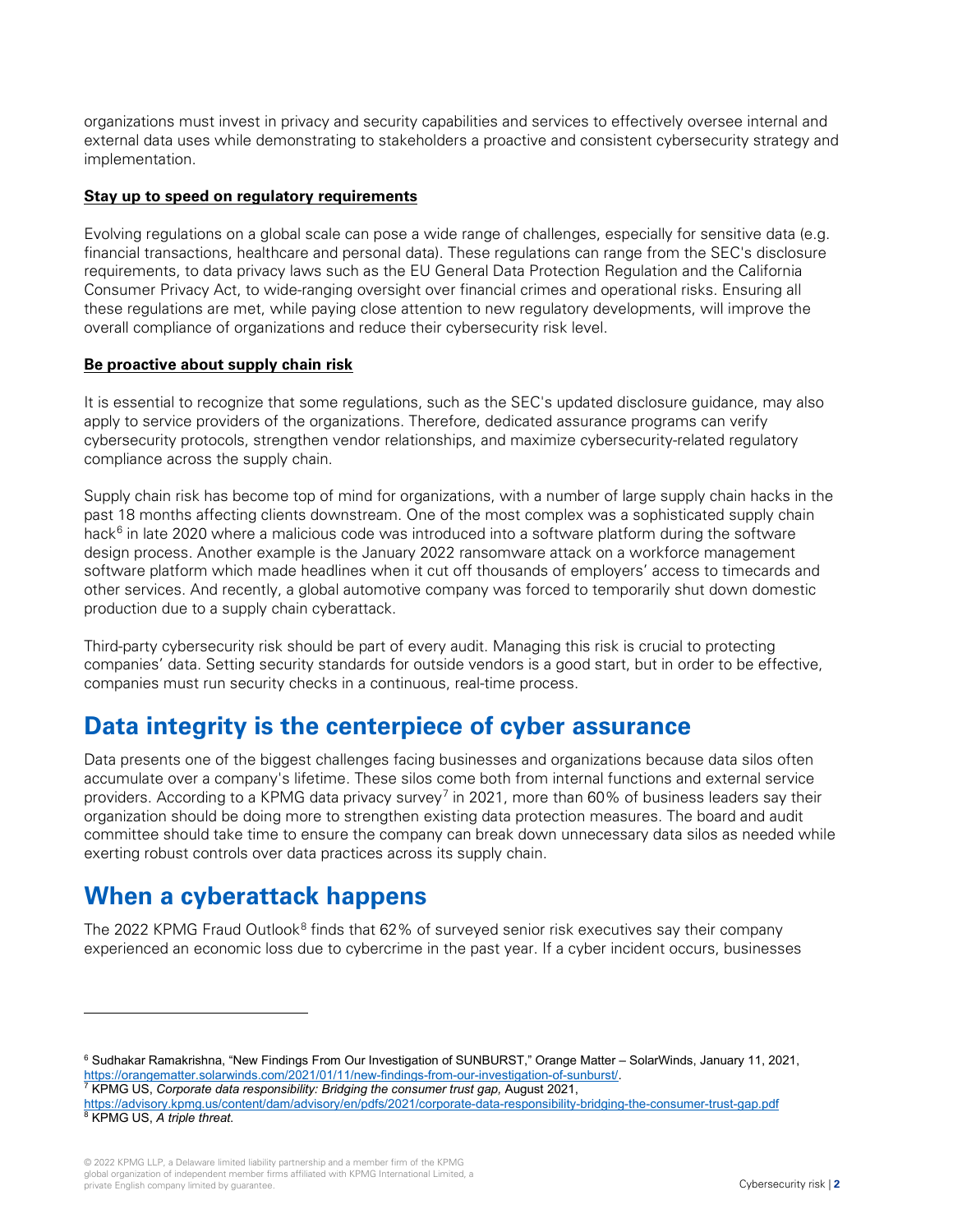must consider the most immediate economic impact of the incident and resulting operational roadblocks in their financial statement.

Without appropriate controls in place, data breaches can lead to costly litigation. Additionally, failing to reassure investors and customers about cybersecurity and privacy standards may damage a company's brand reputation, which could further impact the company's financial results.

## **Enhancing the role of boards in pivoting to the new cybersecurity horizon**

In light of evolving cybersecurity challenges and pressure, boards and audit committees must commit to proactively reviewing cybersecurity risk management plans. Because of the ever-changing nature of cybersecurity risks, constant monitoring and assessment of all controls are needed to make sure that they remain relevant, and that continuous improvement can be achieved so organizations can meet emerging risks.

Boards should ask management for information on cyber incidents and threats, risk assessments, and safeguards to help develop a holistic cybersecurity and privacy strategy. As detailed in the KPMG Board Leadership Center report "On the 2022 board agenda,"<sup>[9](#page-2-0)</sup> boards may also create a broader data governance framework that includes compliance with privacy laws and regulations as well as the company's policies and protocols regarding data ethics, data integrity, and other key areas.

Questions to ask:

- Does the company have a data governance framework that makes clear how and what data is being collected, stored, managed, and used?
- Which business leaders are responsible for cybersecurity and privacy across the enterprise?
- How does the board confirm assignment, coordination, and accountability for the company's cybersecurity and data privacy policies?
- Does the company have a plan for responding to a data breach, and what does it include? If a ransomware attack occurs, is the company willing to pay ransom? Does it know how to locate and prioritize data for recovery? Does it detail responsibilities for partner, customer, and regulator notification?

## **Competing in the cyber-compliant world**

Business leaders should view cybersecurity as an opportunity rather than just a risk. The wheel towards enhanced cybersecurity controls is already turning in the board rooms of many businesses and organizations. According to the KPMG Technology Industry Survey<sup>10</sup>, more than half of technology company leaders say their cyber security strategy is integrated with their growth strategy and even more view their information security as a competitive advantage.

<span id="page-2-0"></span><sup>9</sup> KPMG US, *On the 2022 board agenda*, December 9, 2021[, https://boardleadership.kpmg.us/relevant-topics/articles/2022/on-the-2022](https://boardleadership.kpmg.us/relevant-topics/articles/2022/on-the-2022-board-agenda.html) [board-agenda.html.](https://boardleadership.kpmg.us/relevant-topics/articles/2022/on-the-2022-board-agenda.html)

<span id="page-2-1"></span><sup>&</sup>lt;sup>10</sup> KPMG US, *Tech companies lean on cyber to go faster and gain trust*, February 2022, [https://advisory.kpmg.us/insights/tech-industry](https://advisory.kpmg.us/insights/tech-industry-cyber-report-02-22.html)[cyber-report-02-22.html.](https://advisory.kpmg.us/insights/tech-industry-cyber-report-02-22.html)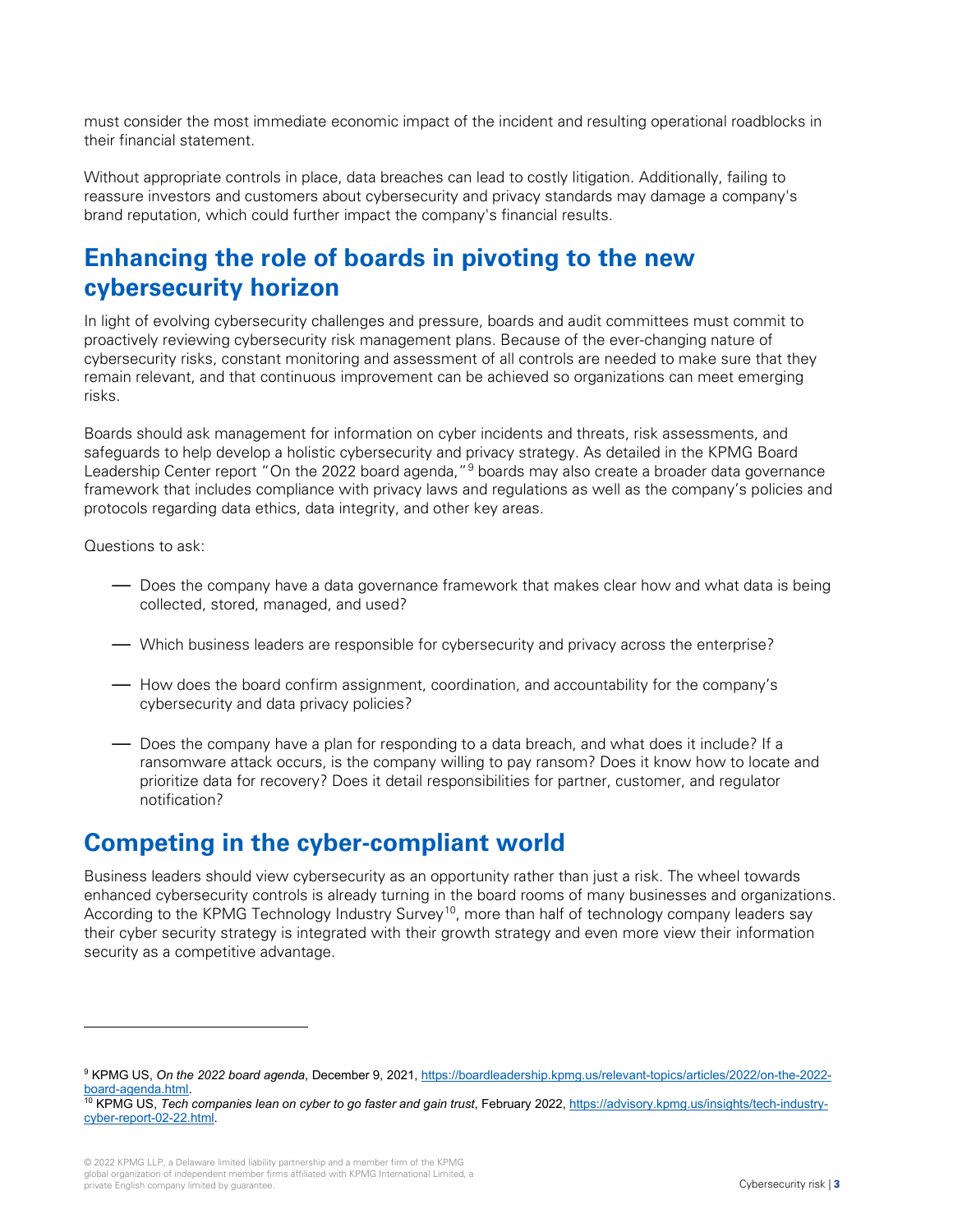This opportunity can start with building an auditable plan, with a goal of forming a strong assurance strategy with fulsome considerations and reliable metrics. Boards and audit committees can help translate this race towards cybersecurity readiness into a competitive advantage that facilitates growth, enables stakeholder trust, and fosters organizational resiliency.



**Heather Paquette National Technology Assurance Leader - Audit** +1 415 963 8998 [hpaquette@kpmg.com](mailto:hpaquette@kpmg.com)



**Doron Rotman Managing Director, National Cyber and Privacy Co-Leader, Technology Assurance - Audit** +1 408 367 7607 [drotman@kpmg.com](mailto:drotman@kpmg.com)